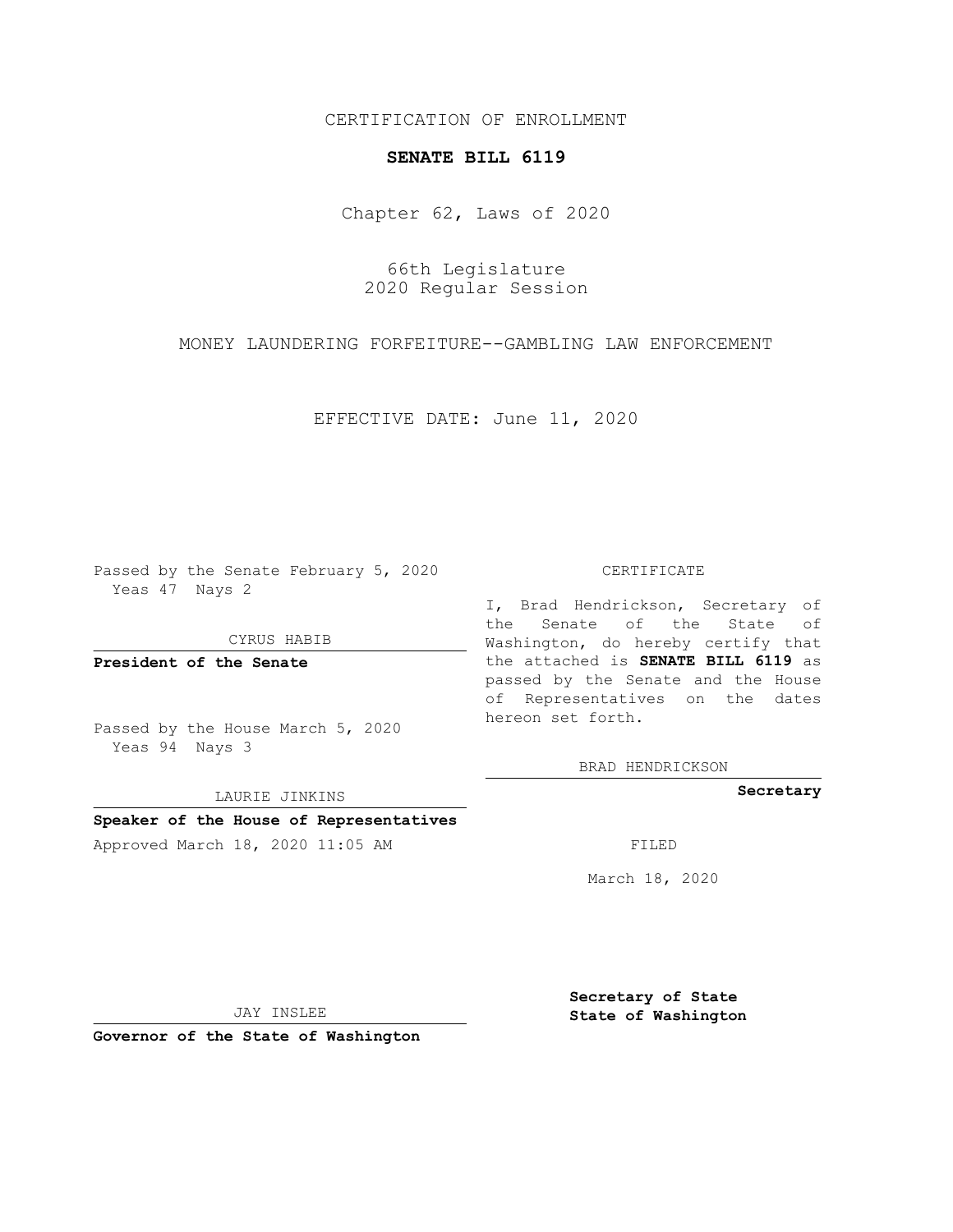# **SENATE BILL 6119**

Passed Legislature - 2020 Regular Session

# **State of Washington 66th Legislature 2020 Regular Session**

**By** Senators Conway, Holy, King, Keiser, Pedersen, Van De Wege, Wilson, L., and Saldaña; by request of Gambling Commission

Prefiled 12/27/19. Read first time 01/13/20. Referred to Committee on Law & Justice.

 AN ACT Relating to authorizing that money laundering forfeited proceeds and property be used for improvement of gambling-related law enforcement activities; and amending RCW 9A.83.030.

BE IT ENACTED BY THE LEGISLATURE OF THE STATE OF WASHINGTON:

 **Sec. 1.** RCW 9A.83.030 and 2008 c 6 s 630 are each amended to read as follows:6

 (1) Proceeds traceable to or derived from specified unlawful activity or a violation of RCW 9A.83.020 are subject to seizure and forfeiture. The attorney general or county prosecuting attorney may file a civil action for the forfeiture of proceeds. Unless otherwise provided for under this section, no property rights exist in these proceeds. All right, title, and interest in the proceeds shall vest in the governmental entity of which the seizing law enforcement agency is a part upon commission of the act or omission giving rise 15 to forfeiture under this section.

 (2) Real or personal property subject to forfeiture under this chapter may be seized by any law enforcement officer of this state upon process issued by a superior court that has jurisdiction over the property. Any agency seizing real property shall file a lis pendens concerning the property. Real property seized under this section shall not be transferred or otherwise conveyed until ninety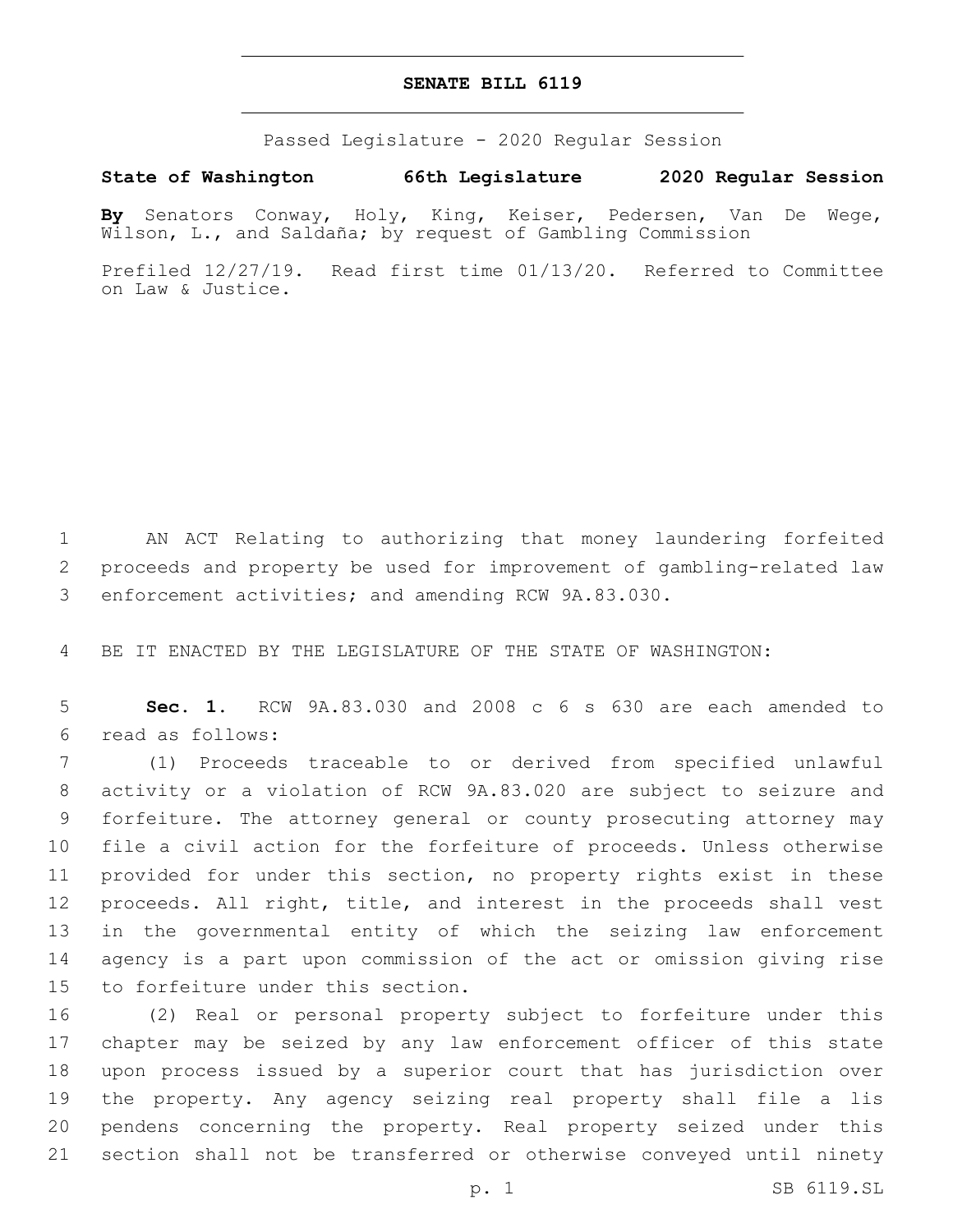days after seizure or until a judgment of forfeiture is entered, whichever is later. Real property seized under this section may be transferred or conveyed to any person or entity who acquires title by foreclosure or deed in lieu of foreclosure of a security interest. Seizure of personal property without process may be made if:

 (a) The seizure is incident to an arrest or a search under a search warrant or an inspection under an administrative inspection 8 warrant issued pursuant to RCW 69.50.502; or

 (b) The property subject to seizure has been the subject of a prior judgment in favor of the state in a criminal injunction or 11 forfeiture proceeding based upon this chapter.

 (3) A seizure under subsection (2) of this section commences proceedings for forfeiture. The law enforcement agency under whose authority the seizure was made shall cause notice of the seizure and intended forfeiture of the seized proceeds to be served within fifteen days after the seizure on the owner of the property seized and the person in charge thereof and any person who has a known right or interest therein, including a community property interest. Service of notice of seizure of real property shall be made according to the rules of civil procedure. However, the state may not obtain a default judgment with respect to real property against a party who is served by substituted service absent an affidavit stating that a good faith effort has been made to ascertain if the defaulted party is incarcerated within the state, and that there is no present basis to believe that the party is incarcerated within the state. The notice of seizure in other cases may be served by any method authorized by law or court rule including but not limited to service by certified mail with return receipt requested. Service by mail is complete upon mailing within the fifteen-day period after the seizure.

 (4) If no person notifies the seizing law enforcement agency in writing of the person's claim of ownership or right to possession of the property within forty-five days of the seizure in the case of personal property and ninety days in the case of real property, the property seized shall be deemed forfeited. The community property interest in real property of a person whose spouse or domestic partner committed a violation giving rise to seizure of the real property may not be forfeited if the person did not participate in 38 the violation.

 (5) If a person notifies the seizing law enforcement agency in writing of the person's claim of ownership or right to possession of